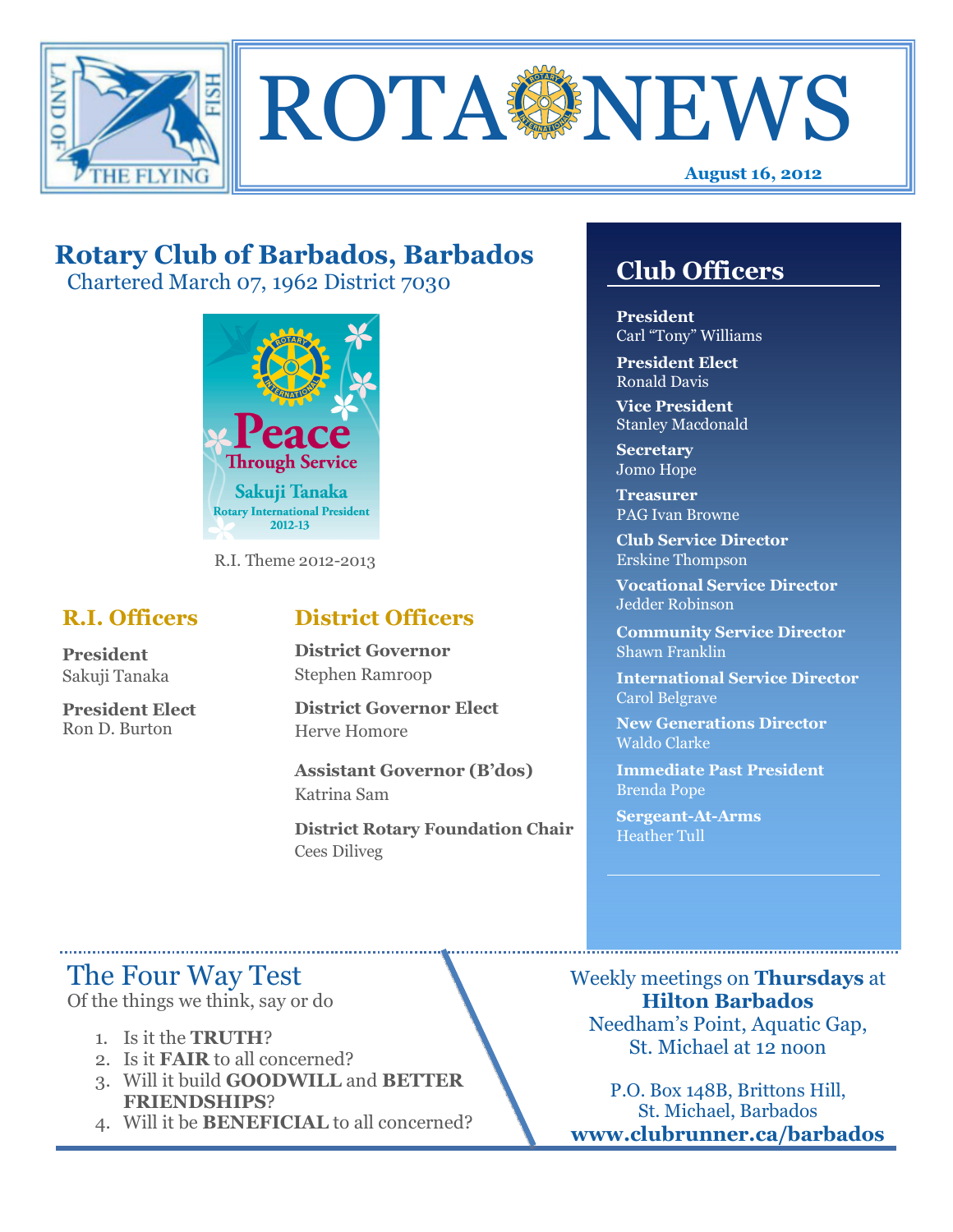# **Activities under President Tony Williams**

### **PROUD MOMENTS:**



President Tony presents the School House for Special Needs Project to the CPC 2012 Conference.

\*\*\*\*\*\*\*\*\*\*\*\*\*\*\*\*\*\*\*\*\*\*\*\*\*\*



More on President Tony presents the School House for Special Needs Project to the CPC 2012 Conference.

\*\*\*\*\*\*\*\*\*\*\*\*\*\*\*\*\*\*\*\*\*\*\*\*\*\*



President Tony presented the Rotary Foundation Citation for Meritorious Service to PDG David Edwards at the Luncheon Meeting of August 2 2012. It was passed to President Tony by PDG Lara at the Caribbean Partnership Celebration 2012 that President Tony and I attended.

\*\*\*\*\*\*\*\*\*\*\*\*\*\*\*\*\*\*\*\*\*\*\*\*\*\*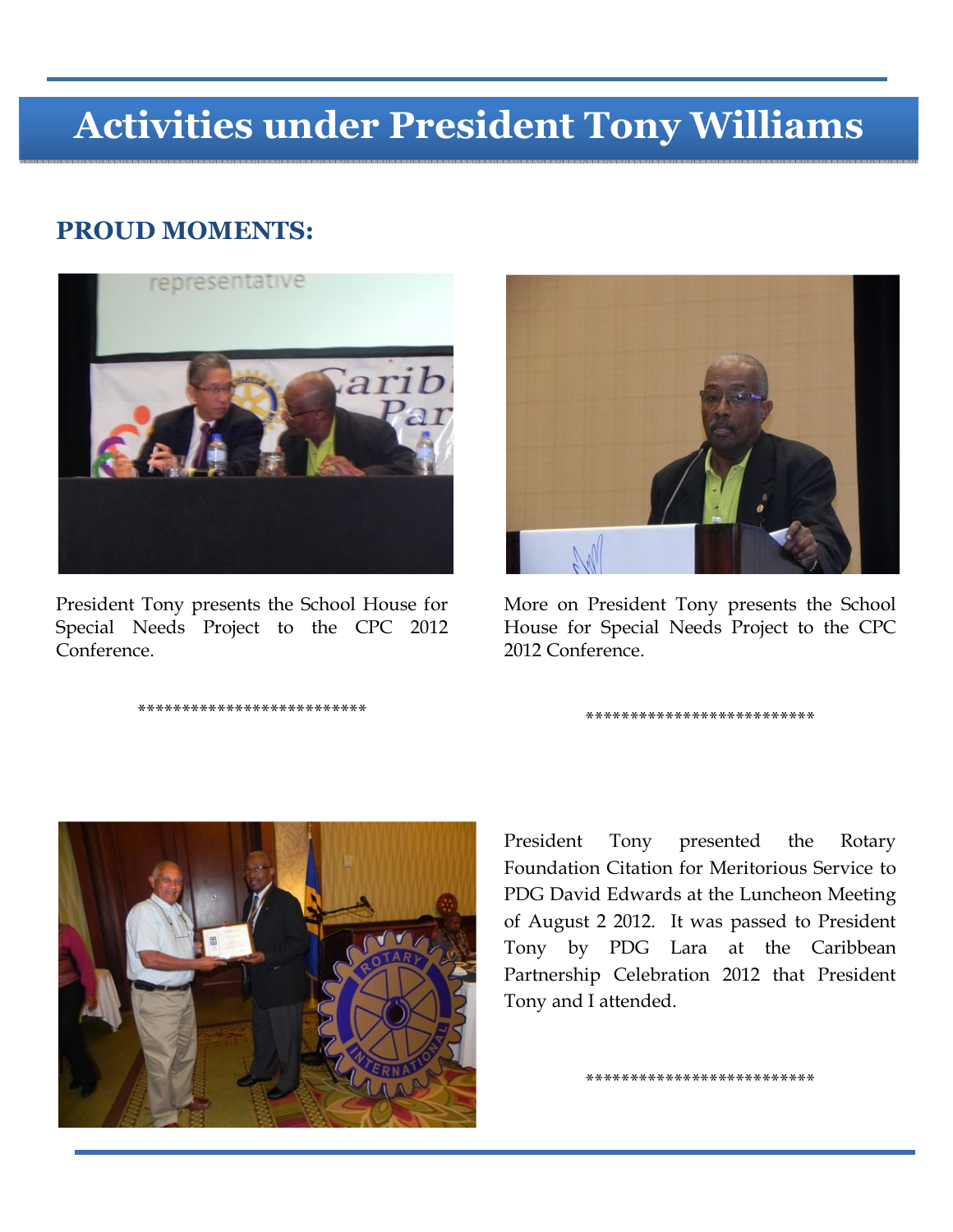### **MORE PROUD MOMENTS:**



Interact Club of Codrington High School is the newest Interact Club in Barbados. It is sponsored by the Rotary Club of Barbados

#### **New traditions bring in younger Rotarians**

Katie Ehlis, now a member of the Rotary Club of Denver Southeast, Colorado, USA, talks about attracting younger members to Rotary during a leadership training event.

**A**t 29, Katie Ehlis has ample experience founding clubs. She started the Rotaract Club of Thunder Bay in Ontario, Canada, when she was 19.

After moving to Minnesota, USA, she organized the Rotary Club of South Metro Minneapolis Evenings, and became its president, at 27. Chartered in June 2010, it has already achieved a goal that eludes many clubs: attracting young members. Most people in the club are in their 20s, and all are under age 40. Ehlis, now a member of the Rotary Club of Denver Southeast, Colo., and the director of learning and program development at the Red Robin restaurant chain, wants to continue bringing new blood to Rotary.

**Service Above Self**